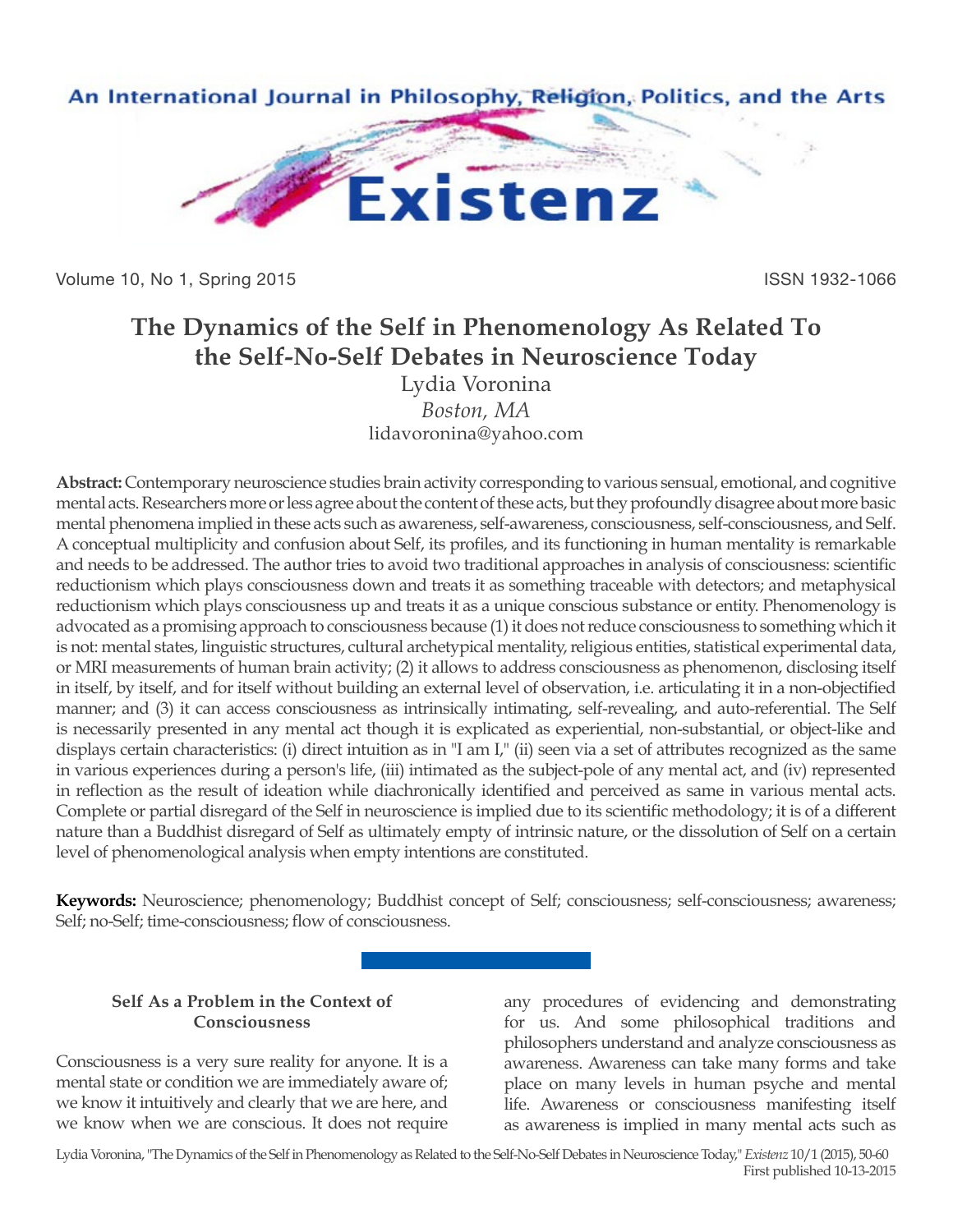recollection, fantasy, recognition, marking, naming, willing, judging and other more complex intellectual operations. For example, when I perceive something I am aware of what is given to me in the act of perception, but also of the fact that it is me who is performing it. So, in addition to the direct, intuitive, non-attributive, prereflexive awareness of me as myself, consciousness can appear as a trifold awareness of: (1) things in the world, (2) mental or cognitive acts themselves, and (3) the Self as the actor, agent, or subject of experience. In other words, engaging my intuitive grasp of myself, primal pre-reflective awareness of myself, any act of perception in which I can reach out to what I perceive, I realize that perception is taking place, and that it is I who perceives.

Consciousness is responsible for intuitive experience of the closest reality—I, myself, mine—and it mediates all our mental life which makes it possible for us to experience the world in a human way. But can it be observed, detected, marked, and measured? Can it be extracted from mental acts? Can it be the data of an objective scientific analysis or experimental study? Contemporary neuroscience claims that it can, by means of approaching consciousness via brain activity. Equipped with advanced technologies, neuroscientists see and trace processes which are taking place in neurons, and consequently identify brain areas responsible for memory accumulation and memory loss, visual recognition, cognitive operations, emotions, and so on. Moreover, the pharmacological science claims to decode consciousness due to its ability to chemically control so-called malfunctioning consciousness which shows itself in such states as depression, anxiety, obsession, delusion, and others. Pharmacologists also identified the chemical elements presumably responsible for happy mental states and emotions. It looks like science can address consciousness by means of observing behavioral changes in an individual due to biochemical intervention. A person's direct experience of perception, memory, fantasy, or other mental and cognitive acts becomes secondary. Does it make sense to study consciousness without the one who is conscious?

So far, brain activity corresponding to various mental and cognitive acts has been studied more vigorously than brain activity corresponding to consciousness, awareness, self-consciousness, or the Self in and by itself.1

Moreover, neuroscience does not use just one uniformed concept of Self. For example, Patricia Churchland has a tendency to avoid usage of the concept of Self at all. She reduces it to what traditionally was called soul, a kind of spiritual substance, and rejects it since notextended substance makes no sense as non-material matter. Instead she deals with the cortex, a special tissue containing tens of thousands of neurons which establish billion of connecting sites by signaling impulses.<sup>2</sup>

Another neuroscientist, Antonio Damasio, advocates the concepts of the proto-self (core-self, and core-consciousness). It was developed as a result of observation of a patient with a severe memory loss which led to his inability to form new memories and to recall himself and his perceptions. Though this patient lacked the capacity to identify himself in two different mental states, i.e. what later will be called a narrative Self, the core-consciousness was present in his mental operations. It was rather an experiential Self which could be described in terms of wakefulness, expressing preferences, sense of purpose of a given task.<sup>3</sup>

Obviously these two neuroscientists understand the notion of self differently. Patricia Churchland attacks the Self as a spiritual substance; whereas Antonio Damasio defends the functional Self as it is interwoven in any human mental experience and is the foundation of the conscious mind. Conceptual confusion in regard to self, its profiles, and properties is one reason why a scientific research in the area of consciousness and selfconsciousness advances slowly. Hence preliminary conceptual clarification of these notions is much needed both for the further scientific research of the Self and deeper philosophical understanding of realities surrounding the Self.

However, it seems to me that one should avoid a traditional philosophical criticism of reductionism in analysis of consciousness and self expressed by Colin McGinn in his review of Patricia Churchland's book.<sup>4</sup> If we do not see a profound novelty of the most recent scientific data related to brain functioning and keep on talking that consciousness can not be played down to a chemical reaction in a neuron and keep on opposing

<sup>1</sup> See Tilo Kircher and Anthony S. David, *The Self in Neuroscience and Psychiatry*, New York: Cambridge University Press, 2003.

<sup>2</sup> Patricia S. Churchland, *Touching a Nerve: The Self as Brain*, New York: W.W. Norton & Company, 2013.

<sup>3</sup> Antonio R. Damasio, *The Feeling of What Happens: Body and Emotion in the Making of Consciousness*, New York: Harcourt Brace, 1999.

<sup>4</sup> Colin McGinn, "Storm Over the Brain," *The New York Review of Books* 61/7 (April 24, 2014), 62.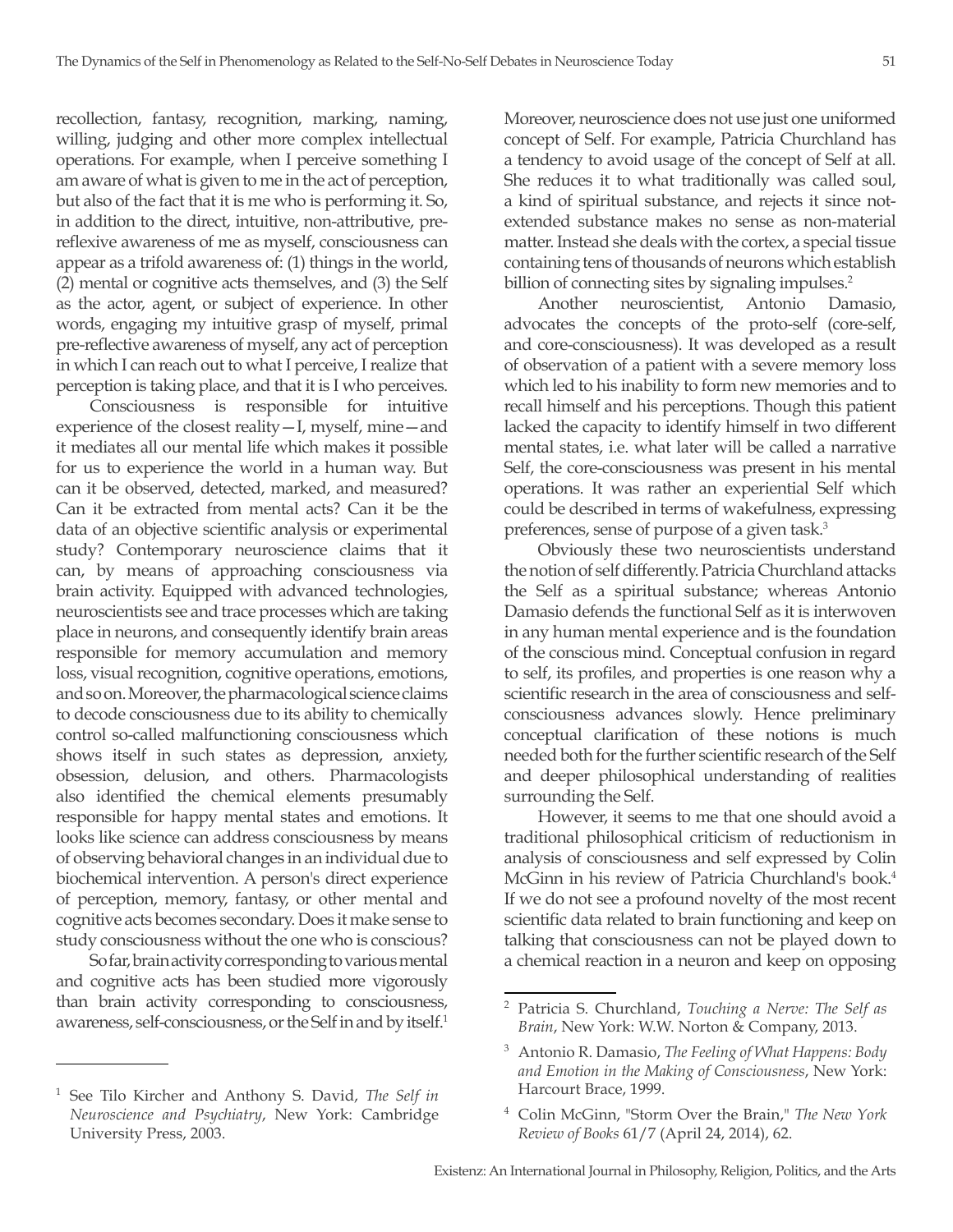it with appealing to consciousness as a unique entity, we do not help ourselves in a metaphysical way either. After all, precisely giving up Aristotle's notion of forms, that is, welcoming a reductionist approach in description of natural phenomena, led to the intellectual procedure which we call science today and which includes conducting research, formulating hypothesis, and performing experiments.

## **Phenomenology as a Promising Methodology for Studying Consciousness**

Phenomenology can be a promising reflective tool to analyze consciousness without reducing it to a physical, conceptual, or metaphysical entity. Phenomenology treats consciousness as it manifests itself in the multiplicity of experience. A phenomenologist does not substitute mental states, linguistic structures, cultural symbolic representations, or religious realities for consciousness, and does not approach it in terms of statistical or MRI data. Instead, a phenomenologist views consciousness as phenomena, that is as the content of human experience of the outside or inside world, the content which discloses itself in itself, by itself, and for itself while the formation of meaning is taking place.

This means that a phenomenologist intends and manages to explore the foundation of mental and cognitive acts, such as moving via suspending the outside world in a variety of steps: from transcendental objects (material reality) to immanent objects (perceptions, memories, fantasies viewed by a reflective eye), further on to internal objects (intentional poles of mental and cognitive acts), and finally to the occurrences of a self-revealing stream of consciousness. In moving on this reflective ladder a phenomenologists does not need to build the next higher reflective level in observation of various mental or cognitive acts, but can mark and observe consciousness without turning it into an object of observation. It is accessible, recognizable, and observable from inside by the Self. If I perceive something as a visual object, I do see it and at the same time become aware immediately of myself perceiving it. If I, by the same token, turn my reflective attention to my perception and make it my immanent object of observation, I face time as a condition for the possibility of perception as an immanent object. If I turn my reflective look to the act-pole of the immanent sphere of consciousness and handle intentions as objects, the difference between the object-pole and subject-pole

disappears. In fact, phenomenology found the way to present consciousness as self-revealing in human mental and cognitive acts.

Moreover, phenomenology allows consciousness to be observable both in experience (immediate mental and cognitive acts), and in philosophical reflection about the experience of these acts. It aims at elucidation of the structure and necessary conditions for the possibility of such acts, and their meaning. Reflecting on foundation of act-pole of the constitution of meaning, Edmund Husserl discovered some levels on which consciousness lives or is streaming, as if by itself providing conditions for the possibility of a subject and self to be constituted on higher levels of its occurrence. At a first glance, this appears to contradict the whole pathos of phenomenology—there is no meaning without experience and there is no experience without the one who experiences. A closer look at consciousness as it reveals itself in the experience of Self and the acts of self-consciousness is needed.

#### **Self, Consciousness, and Self-Consciousness**

In Western traditions, the idea of self is central and Western philosophies have developed the notion of self since recorded history. Numerous conceptual models to unfold the self have been constructed: self as entity, substance, operator of the mind, manifestation of consciousness, givenness of consciousness to a conscious being, illumination, instantiation of consciousness, articulation of consciousness, marking of consciousness. The theoretical foundation of all humanities in the West is built on concepts loaded with the meaning of self: Emotions, perceptions, sensations, free will, higher cognitive operations, discourse and reasoning, imagination, identities, memory, artistic creativity, religious faith, moral and legal responsibility, social and political behavior—in all these areas of human involvement, the self could be a tangible reality, substance, or entity. It is central to any experience, culturally shaped, psychologically multilayered, and religiously grounded. But it is not clear what the self is, whether it is a spontaneously pulsating source of all human cognition and actions, the result of the very same cognitive acts and actions, or both.

At the same time, this strong affirmation of self throughout Western culture can become shaded, diminished, and even nullified through the experience of emotional exaltation, profound religious revelations, or enormous creative impulses. In all such cases the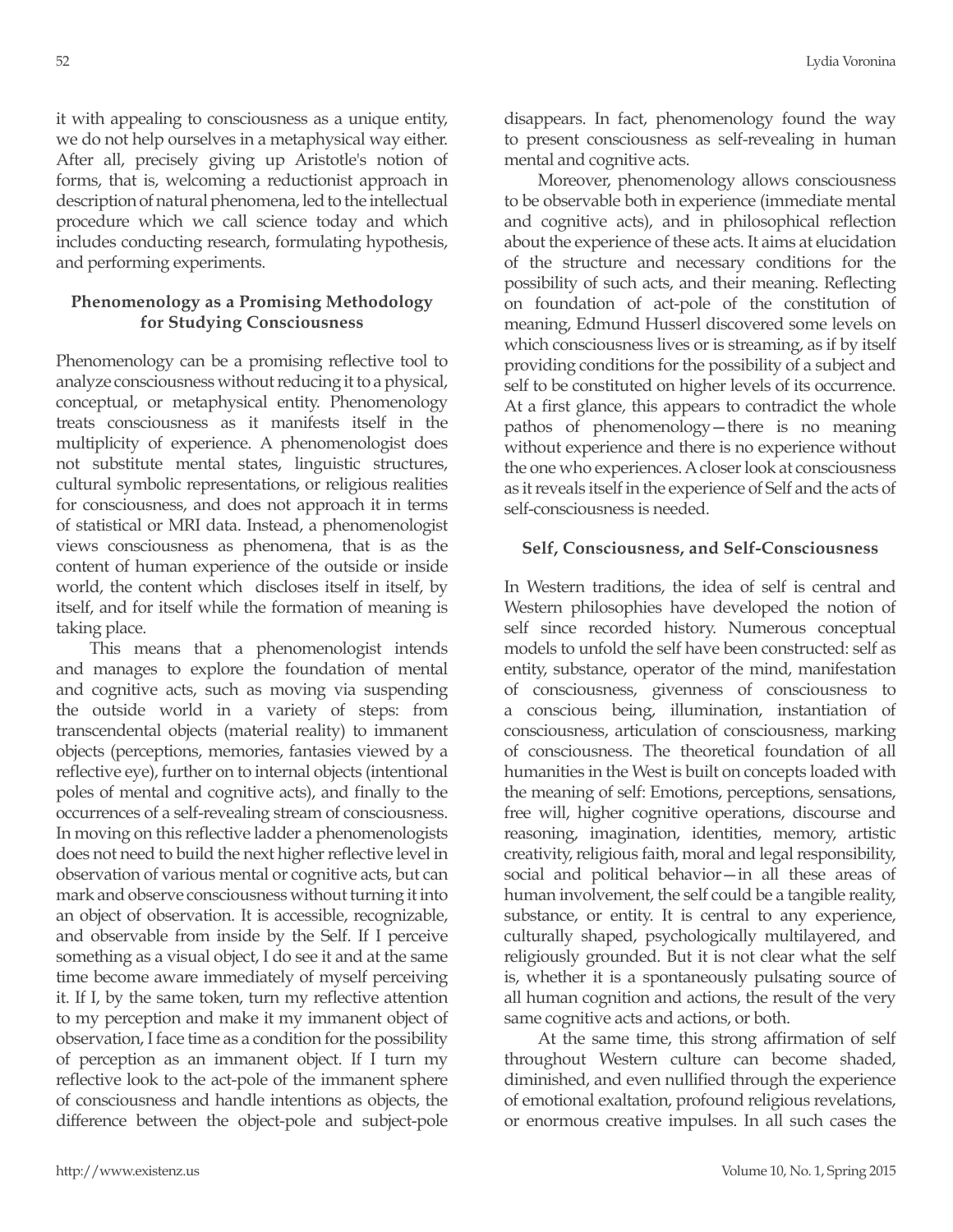self—supposedly sustaining an overwhelming power of emotion, mystic experience, or creative drive—is claimed by its carrier as dissolved or disappeared. It is not them who love—Eros himself got hold of their souls; it is not them who believe in god—it is god himself shining through their souls and borrowing their tongues to speak; it is not them who paint, make music or write poetry—the muses themselves have usurped their inner voices and use them as their own. Allegedly, the self is now transformed in such a way that it becomes a conducting device through which high powers are streaming effortlessly. Creative personalities who are responsible for coining the very foundation of the Western mind and who themselves indeed personify the idea of irreducible ultimate individuality, give it up at the most authentic point of their existence—at the moment of exaltation, revelation, or creativity. A phenomenologist will not simply dismiss such forms of self-awareness as psychological peculiarities since they are aspects of experience, and as such mechanisms of disclosure of the world inasmuch as it reveals itself in the constructs given to the self as meaning.

To clarify whether such constructs are tragic contradictions, justifiable dialectical complementary oppositions, or conceptual confusions of a Western mind, one can learn from the different metaphysical readings of the self and its relation to consciousness.

Buddhism views the self as an obstacle to experiencing and understanding consciousness, rather than as a central focal point of conscious life at which consciousness happens and at which the self becomes observable through direct experience. In the Buddhist perspective consciousness is not a spontaneous pulsating activity of the self; it is also not the illuminating mind shedding light on what is happening both in the outside physical and cultural worlds as well as in the inside world of human, mental, and cognitive activity. Instead, consciousness is understood as awareness which does not require an enduring, solid, and permanent Self, because it is connected intrinsically with any human experience as it takes place. That is, any mental act is accompanied with reference to the one who has it. It is in the nature of awareness to remain unclear whether it is anonymous automatic reflexivity interwoven into all mental acts, or is it the outcome of reflective efforts performed by a witnessing Self.

Buddhist rejection of the Self, so argues Joel Krueger, is based on their general view of the world as an endlessly changing process. In such world, many phenomena which are constantly arising, existing,

and passing away "have no substantial reality outside of this dynamic matrix of dependent origination."5 Since humans are the part of the physical world they are involved in the same "process of the causes and conditions" as everything else and therefore their selves are "empty of any intrinsic nature" (*WHE* 30). However, Krueger continues, this denial of the Self in Buddhism does not mean the denial of subjectivity of human experience. First, there is "the sense of oneself as a single entity enduring throughout time [and this is] an autonomous self distinct from the flux and the flow of ever-changing experience" (*WHE* 30). It also includes the aspect of egocentric structure of human existence. Another self-illuminating aspect of selfawareness is that it includes "immediate acquaintance with both the content of our conscious states…as well as with the character of our conscious states" (*WHE* 30). Nonetheless, admitting functionality of subjectivity does not mean admitting reality of the enduring self. The first-person perspective in experience is not self itself; rather "it is a feature of the stream of experience and not a self standing behind the experience" (*WHE* 33). According to Buddhist conception of self-awareness, the claim that subjectivity implies the permanent and stable self is a "result of reification of the sense of self central to the phenomenal character of consciousness" (*WHE* 33). Such rejection of self as an illusion and obstacle on the way of reflective examination of consciousness is not native to Buddhism alone. Other Indian philosophical schools, for example Advaita Vedanta, also advocated the view that consciousness, though reflexive and selfilluminating, does not yield reality of Self as endured and standing on its own.<sup>6</sup> Buddhist adepts insist that meditations allow them to contemplate elements of awareness of mental acts not just as objects, but as instances given to a higher, witnessing, or monitoring self within the context of the expanded consciousness. But the issue persists: whether consciousness is selfreflective, reveals itself, points to itself, and illuminates

<sup>5</sup> Joel W. Krueger, "The Who and the How of Experience," in *Self, No Self?: Perspectives from Analytical, Phenomenological, and Indian Traditions*, eds. Mark Siderits, Evan Thompson, and Dan Zahavi, New York: Oxford University Press 2010, pp. 27-55, here p. 30. [Henceforth cited as *WHE*]

 $6$  See Chakravarthi Ram-Prasad, "Situating the Elusive Self of Advaita Vedanta," in *Self, No Self?: Perspectives from Analytical, Phenomenological, and Indian Traditions*, eds. Mark Siderits, Evan Thompson, and Dan Zahavi, New York: Oxford University Press 2010, pp. 217-37.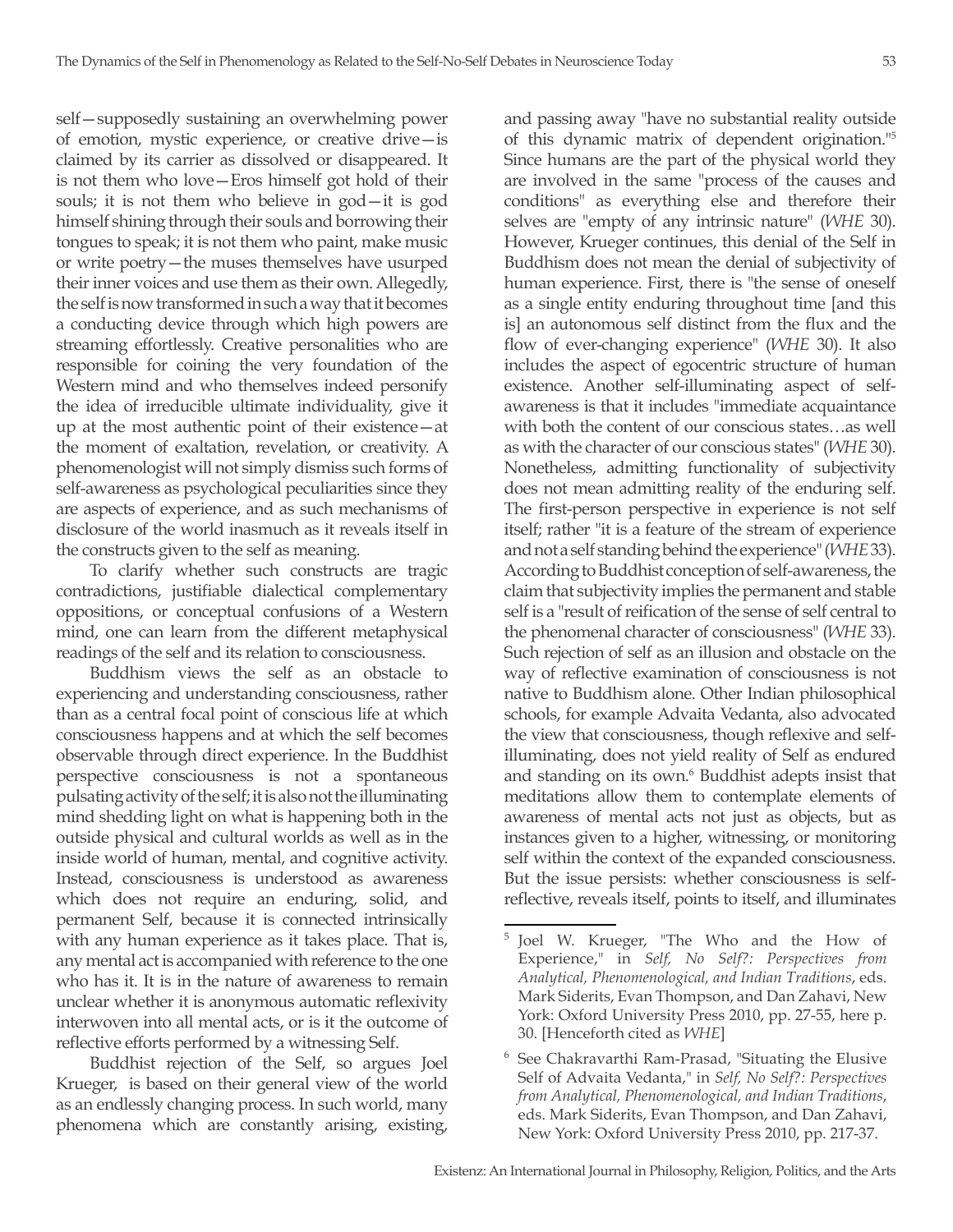itself in any cognitive act without generating the phenomenon called the Self, or does consciousness presuppose subjectivity as it leads to the Self as its major mode of appearance (the first person perspective) and its *modus operandus* (the enduring center of narration in changing experiences), and ultimately constitutes the invariant Self?

Phenomenology seems to be capable to navigate between reification and substantialization of the Self in Western metaphysics, ontological neutralization of Self in Buddhism, and rejection of a Self by some contemporary neuroscientists. Phenomenology starts not with a particular concept of consciousness, but with experience, that is, various cognitive acts. Any act not only presents an object, but contains a tacit reference to the pre-reflective subject interwoven into the act. Thematized in reflection these acts reveal the highly active agents of experience constituting the meaning of both what is given, the object, and how it is given, the subject. For the purpose of explicating the self let us focus on the act-pole of experience.

## **Phenomenology: Consciousness and Self As Constituted in the Internal Time-Consciousness vs. Consciousness as Constituting in the Stream of Consciousness**

Phenomenology raises all philosophical issues in the context of consciousness; this is natural and logical for a tradition that deals with phenomena—reality discloses itself as meaning in various cognitive acts including cognitive acts themselves. The meaning is not a creation of a cognizing human mind; though human consciousness has a constructing or constituting power which makes it possible for the world to show itself in a multiplicity of modes. Husserl has been dealing with mental acts, various lived-through psychological experiences, intellectual activity, formation of categories and scientific notions throughout his entire philosophical career.7

For Husserl, time was not an independent academic problem in its own right; it was a functional problem that he faced in the process of searching for a foundation of a working consciousness, that is, consciousness producing true knowledge about objects and processes in the world. Husserl's original question refers to how an object given to consciousness as existing independently is formed within a multiplicity of different acts of consciousness. He finds that an object or material thing is given to consciousness within a multiplicity of its aspects or points of view, in other words, constitutive elements of perception are spacious and temporal. But if one reflects on perception itself, it turns out to be constituted within another multiplicity, that of sensations and impressions which do not have any reference to a physical object and have only one dimension—temporal. In consciousness time, the temporal position of an event matters (what is earlier and what is later), not any of the other qualifiers (what is to the right and left, above and under, far-away and close-by, big or small, with fuzzy borders or distinct, and so on). Impressions have no visual characteristics, smell, or sound; they happen, have presence as marks on a temporal duration, and they endure. Time is the only means to differentiate between various occurrences inside consciousness. That is why Husserl's focus is on the meaning of succession and duration, the meaning of temporal differentiations (present, past and future), and the meaning of the present as the privileged mode of givenness. Perception of any object and awareness of any act of perception itself logically implies awareness of time. Husserl has paired time and consciousness and coined the neologism "time-consciousness" in which two notions are held separately and together at the same time. Each is equally basic, neither is more primordial and has more explanatory power than the other. Neither ontologically, nor epistemologically is either one preceding the other or subordinated to the other.

Husserl's conceptual fusion of time-consciousness points to the fact that temporal differentiations, being a ferment of consciousness, forming the whole structure of it, are indeed the authentic means to thinking about and conceptually explicating consciousness. In turn, consciousness as a pure enduring happening is the authentic way to explicate the meaning of time. Unpaired with one another, consciousness and time both lose their specific features and their sense; they cease to be in description what they are in reality. Separated, they both

 $<sup>7</sup>$  His lectures on the Phenomenology of Internal</sup> Time-Consciousness (*Phenomenologie des Inneren Zeitbewusstseins*, 1893-1917) , The "Bernau Manuscripts" about Time-Consciousness (*Die "Bernauer Manuskripte" über das Zeitbewusstsein*, 1917-18) and The C-Manuscripts (*Die C-Manuskripte*, 1929-1934) are dedicated to his theory of consciousness. I will mostly refer to his lectures since they directly address the concerns of this essay. See Edmund Husserl, *The Phenomenology of Internal Time-Consciousness*, trans. James S. Churchill, Bloomington, IN: Indiana

University Press, 1964. [Henceforth cited as *PIT*]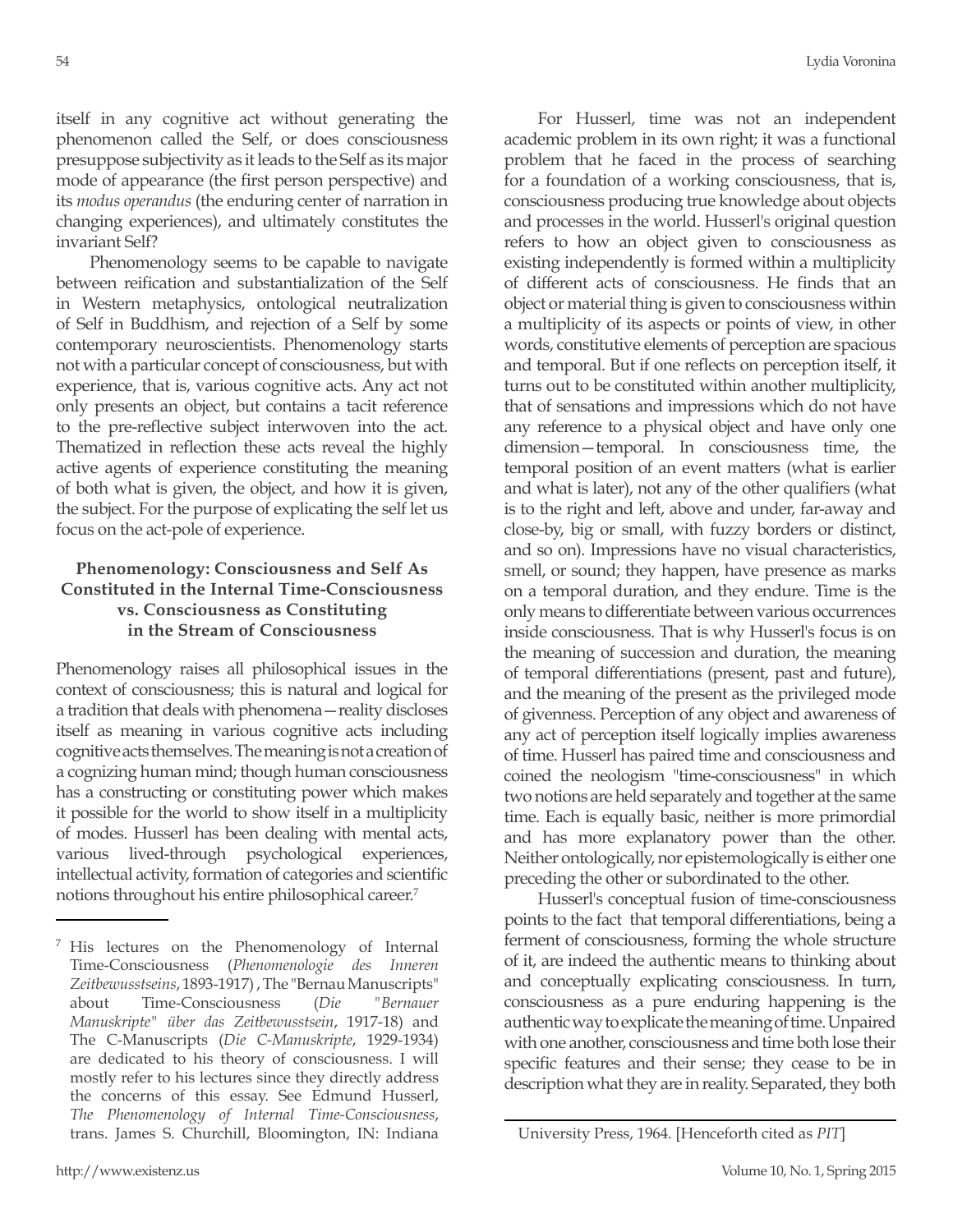become substantialized. The temporal duration becomes the spatial succession and the conscious event, which is the event in one's consciousness or consciousness as given to the Self, is reduced to a composition or arrangement of quantified psychic elements or the result of application of mental force.

Husserl recognizes four levels on which the meaning of time is constituted.<sup>8</sup> the objective flow of time, the immanent time, internal time-consciousness, and a-temporal flow of consciousness.

(1) The objective flow of time takes place where objective events happen in the real world. Husserl suspends the world in *epoché*, by withholding any truth claims about its existence to address the meaning of objective events. That is to say, he wants to clarify subjective conditions for the formation (constitution) of real events' meaning in the objective flow of time moving in the direction from the past through the present to the future.

(2) Level two is immanent time within which temporal differentiations are constituted in the context of immediate experience of consciousness—these are impressions and sensations. The constitution of meaning of these acts requires awareness of continuity and succession. Husserl uses a metaphor of musical tone, which does not appear out of simple successions of notes, to explicate the meaning of succession. Perception of succession and succession of perceptions are different events. In order to hear a melody as a harmonious whole, but not as momentary non-connected sounds, the sound itself must not completely disappear from the actual phase of sounding; it must be retained in it at the next moment, i.e. as elapsing, fading, but leaving a trace of presence in the following moment of sounding. So, the formation of the meaning of the past happens in the similar way. The temporal gene, consisting of the just-passed and the just about-to-become, cushions the original impression which takes place in the present. Any experience (perception, fantasy, imagination, recollection, and so on) will have the same three-fold structure of perception: retention, actual impression, protention. Husserl calls the retentional transformation of perception in the actual phase of its happening a primary memory which is interwoven into the structure of perception itself. In other words, the presence of the present is always tinted with two absences: the past and the future which are always on the horizon of actual perception. Retention or the primary memory of what just has been is spontaneous and non-conscious occurrence of consciousness. It is intrinsically linked with the actual phase of perception and takes place in the present. The retentional consciousness functions as a temporal apprehension towards the content of sensation. It holds the elapsed though modified moments of the actual perception and provides the enduring of the temporal object. The primary memory (retention) is different from the secondary memory (remembrance and recollection), when what is retrieved took place in the past and the very act of reviving of the past is taking place in the present and has its own actual phase, retention, and protention.<sup>9</sup>

(3) Internal time-consciousness opens up when a reflective look shifts perceptions and sensations from immanent objects to acts, by reflecting upon their intentional side. Intentionality of immanent objects must be twofold. First, it constitutes the unity of immanent object itself; second, it constitutes the flux of consciousness as a constituting mechanism. This means that when someone remembers a perception (by reflectively posing an original act), one reproduces in consciousness not only what is perceived, but also oneself as perceiving. Robert Sokolowski offers the following interpretation: "the flow of time-consciousness can transcend itself in such a way as to allow another flow to be present within itself."10 Intentionality of reflection on the immanent object goes in two directions: forward, performing the present reflective act itself (or any reproductive act), and backward, reproducing the moments of the original perception. The same structure of double intentionality providing the immediate awareness of the object is also found in expectatios, with one correction: the expectational intuition is inverted. Since our consciousness is open for constant uploading with the new impressions, the old perceptions are

Though sometimes Husserl speaks about three levels of time constitution—the objective time, immanent time, and inner time-consciousness—adding as something special the forth level: absolute time-less flow of consciousness. Sometimes he excludes the first level of objective time as suspended in epoché and speaks about three levels—immanent time, inner time, and time-less flow of consciousness. See *PIT* 98, 150.

Husserl insists that even fantasy — which does not have the primary impression, retentions, and protentions of the past experience—to be reproduced has the same threefold structure. See *PIT* 74-5.

<sup>10</sup> Robert Sokolowski, *Husserlian Meditations: How Words Present Things*, Evanston, IL: Northwestern University Press 1974, p. 147. [Henceforth cited as *HM*]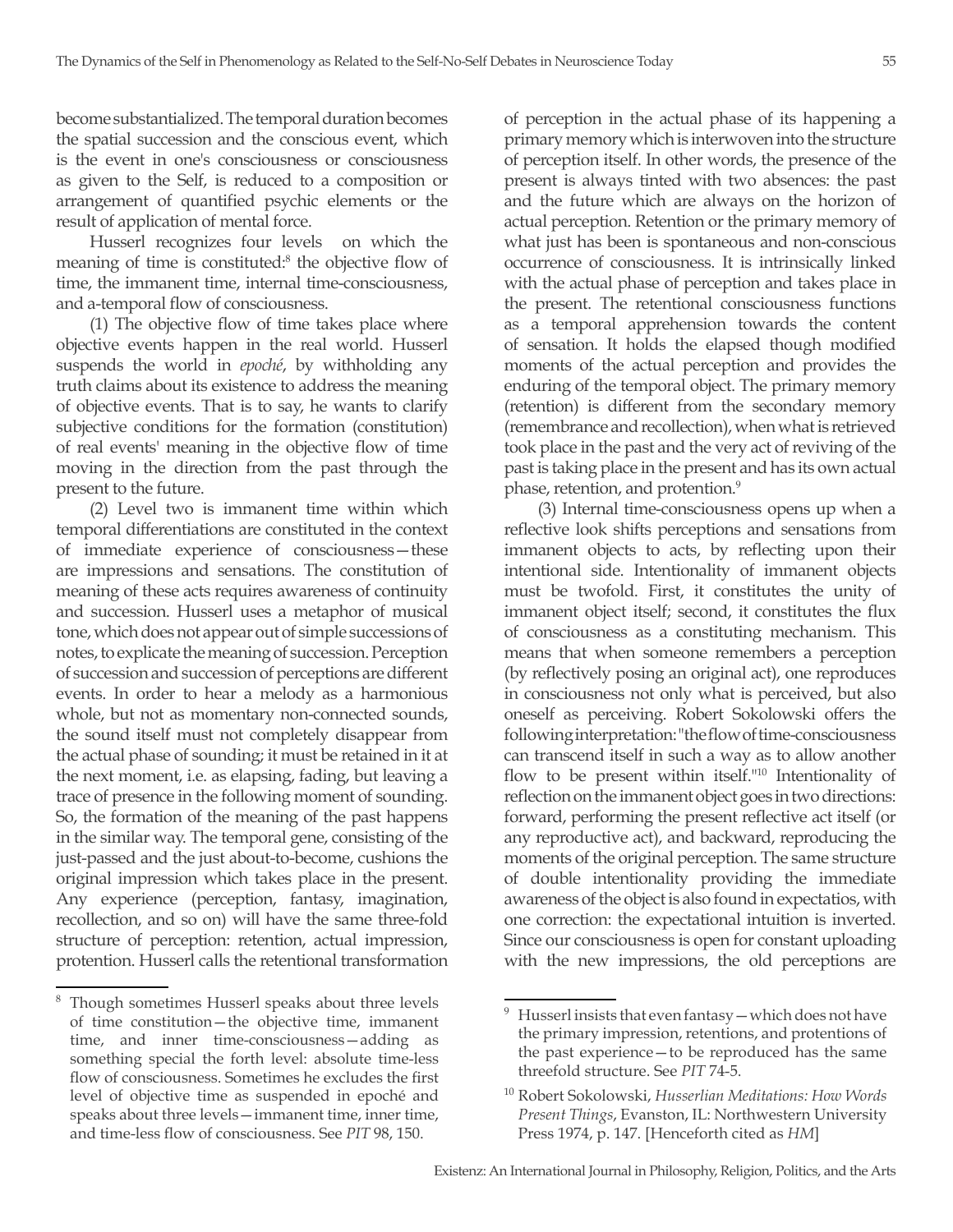constantly modified through fading-away. Perceptions are constantly generating various temporal positions of immanent objects and therefore different temporal positions in objective time.

(4) Absolute time-less flow of consciousness is the final level of analysing consciousness whose temporal segments are both the constituted and constituting elements of working consciousness. At this level, intentions themselves are constituted; consciousness intends itself, it constitutes itself as the constant intending; it is filled with itself and in this sense it is empty. Consciousness creates its own possibility as empty acts of consciousness. They do not have any duration because they cannot be differentiated individually as those which start at some point and end at some point. If intention intends itself all its profiles are given in the present, rather spatially than temporally; the intention can not be identified as the same through the series of alternations: "there is nothing here which is altered, and therefore it makes no sense to speak here of something that endures" (*PIT*  99). It cannot be described in terms of process either because it presupposes persistence which is absent in the flux. The only abiding characteristic of the flux is its formal structure. Each phase of the flux has one and the same flowing form. The content of this form is not something brought into it from the outside. The content is determined by the form: a now constituted through an impression and its joined retention and protention.

So, if segments of the flux cannot be described in terms of duration, alterations, process, succession, or simultaneity how can they be determined at all? If in the continuous shading-off in the flux retention of the original act of perception and retention of the act memory are "co-present with the central impression" (*HM* 158), they are not simultaneous because their status is more basic than that of simultaneity; they are attached to each other, they are all-at-once, they are together, they happened momentarily, but not in time. Husserl calls the intentionality which goes through the flux of consciousness a longitudinal intentionality. Through it the coincidence of the flux with itself is constituted. The condition for all temporal phenomena is constituted as the quasi-temporal disposition of the phases of the flux: the phase of actuality and the series of pre-actual and post-actual phases. Husserl uses the notion of actuality as well as the absolute subjectivity which one can give a name "flux" only metaphorically and which consists of the lived experience structured as the primal impression in the context of moments of reverberation. It is called

by Husserl "living present" and it can be interpreted as pulsating flux of consciousness, a self-objectivation of the act-moments of consciousness.

On this level the subject which was the major element in constitution of both objects and acts of consciousness is dissolved because it becomes the absolute subjectivity since there is nothing in the flux but intentions intending themselves. Yet, Husserl tries to thematise the absolute subjectivity pointing out various stages of its fading-away or expiredness based on the double intentionality which characterizes memory. But the intentionality of the flux is triple and covers internationalities in the constitution of all three types of objects: transcendental (physical entities), immanent (psychic acts), and inner (intentions). Theoretically if there are no new impressions for the self to deal with and for consciousness to constitute their meaning the flux might exhaust itself. The sense of awareness, tacit reference to the subject, self-revealing flow of consciousness—all these areas of meaning are based on the capacity of the flow of consciousness to partially preserve itself with modifications in every actual phase of its own passing-away and by doing so generate its own reflective occurrences.

There is an on-going controversy among Husserl scholars and contemporary phenomenologists in interpreting the nature of occurrences on all three levels of explication of the nature of conscious phenomena in the context of the meaning of temporal phenomena. On the level of immanent time where the constitution of perception and sensation via the primary impression, retention, and protention is taking place, the disagreement is caused by the unclear status of retention and protentions. If they are generated by a perception itself automatically and are given in the act non-thematically, tacitly, while it is happening, how can the one who perceives gain explicit awareness about them? The act of reflection cannot transform their profiles into temporal objects which can be experienced by a human being; they have to be considered merely as conceptual models. That goes against the very basic phenomenological principle—every meaning must be grounded in experience of consciousness. On the level of the inner time, where the constitution of intentions is unfolding and where the sense of "I" is first introduced by Husserl as a performer of the act of perception, it is not clear whether this "I" is the subject of the original act of perception which seizes to be in the next act of perception or it endures, becomes the self and continues to be the same in the following acts of perception. On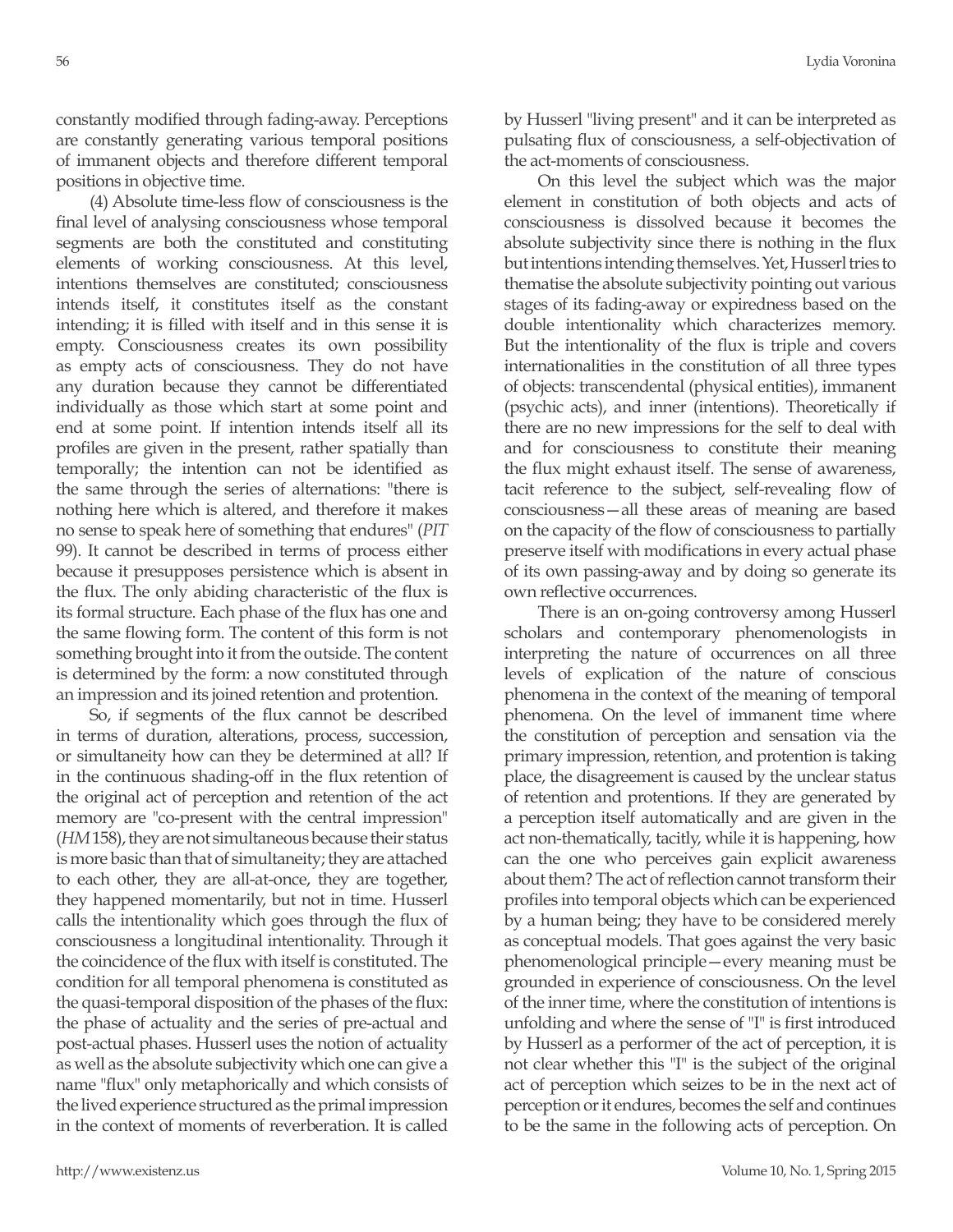the level of the a-temporal flux of consciousness which grounds the constitution of the active poles of mental acts on all three levels of constitution: the performer of the original mental acts (the subject), the performer of reproductive acts—remembrance, imagination (the self), and the Ur-performer, consciousness itself as self-constituting occurrences of a sheer possibility for any mental act (the empty intention). It is not clear what this self-constituting consciousness is and why consciousness on this level does not require any further level of reflection for its explication. If it were transparent for itself and self-evident Husserl himself most likely would not have used highly metaphoric language which does not yield any clarity on what it is. Whether it should be thought as pure constant change, or as alterations without what alters remains undecided. There is no answer to the question whether the a-temporal flux of consciousness is pure actuality which contains in itself its own instantiations, timeless and eternally dwelling reality—similar to Thomas Aquinas' god as *actus purus*—or whether it is something like a fountain which has in itself its own manifestations and throws itself out inasmuch as an individual has an experience, or whether it is something alive, the living present (*lebendige Gegenwart*) which breathes and metabolizes every moment of its existence.

There is an on-going discussion about Husserl's theory of consciousness and particularly about the status of the immanent objects, internal objects, temporal objects, and the living present in his explication of mental acts, Self, and subjectivity. Robert Sokolowski and John Brough apply a modified model of temporal constitution of perception of transcendental objects which are physical objects in the real world, $11$  to the constitution of immanent objects which are perceptions and sensations. Though Sokolowski insists on the difference between two types of constitution, by having introduced a distinction between parts which can be thought as separable from the whole supporting discrete spatial objects, and moments which cannot be thought as separable from of the whole supporting continuous temporal objects. In the first case, the elements will be the parts of the separate segment of the flow of consciousness; in the second case, they will be moments of the same segment. The phases of the flow of consciousness can be thought as parts only in a theoretical analysis. The momentary segments of the flow of consciousness or the units of conscious life, the living present, cannot be described in temporal terms at all.

Dan Zahavi finds it highly problematic to constitute immanent objects as temporal objects.<sup>12</sup> After all, any act-object that is constituted on levels two and three contains as a unique component the "I" which, having in itself a subjective moment, can not be an object, neither can it be objectified without loosing its essential characteristics. If occurrences which are unfolding on the level of the flux of consciousness are neither subject-like, nor object-like, the question remains, what exactly are they? The next section will analyse some perspectives on this problem.

## **Regaining the Subject and the Self in the Context of Consciousness**

Since the absolute flux of consciousness lacks distinct characteristics, the matter of its further structiralization and interpretation becomes critical. Husserl's phenomenological description of the flux of consciousness (pure consciousness) as the immediate intuitive a-personal awareness of constantly happening intentional acts, which are empty and differentiate themselves only by means of eventuality or temporality, could be interpreted in a Kantian sense as the necessary transcendental condition for all possible content-laden experiences. However, for Husserl phenomenology has a transcendental character and he juxtaposed it to all kinds of psychological naturalization of consciousness.

Later on, as if trying to regain the meaning of the active subject, the Ego (the Self in our terminology) in the constitution of conscious acts, Husserl added two more elements—also as the transcendental conditions—to the subject-free subjectivity of the flux, namely intersubjectivity and the live-world (*Lebenswelt*).

The relationship to other people and viewing oneself in the perspective of existence of the other can transform significantly the self-awareness of a person and with it the constitution of all three types of temporal objects—transcendental, immanent, and inner. Intersubjectivity is supposed to determine the

<sup>11</sup> See Robert Sokolowski, *The Formation of Husserl's Concept of Constitution*, The Hague: Martinus Nijhoff, 1970; and John Brough, "The Emergence of an Absolute Consciousness in "Husserl's Early Writing on Time-Consciousness," *Man and World* 5/3 (August 1972), 298-326.

<sup>12</sup> Dan Zahavi, "Time and Consciousness in the Bernau Manuscripts," *Husserl Studies* 20/2 (June 2004), 99-118, here p. 101. [Henceforth cited as *TCB*]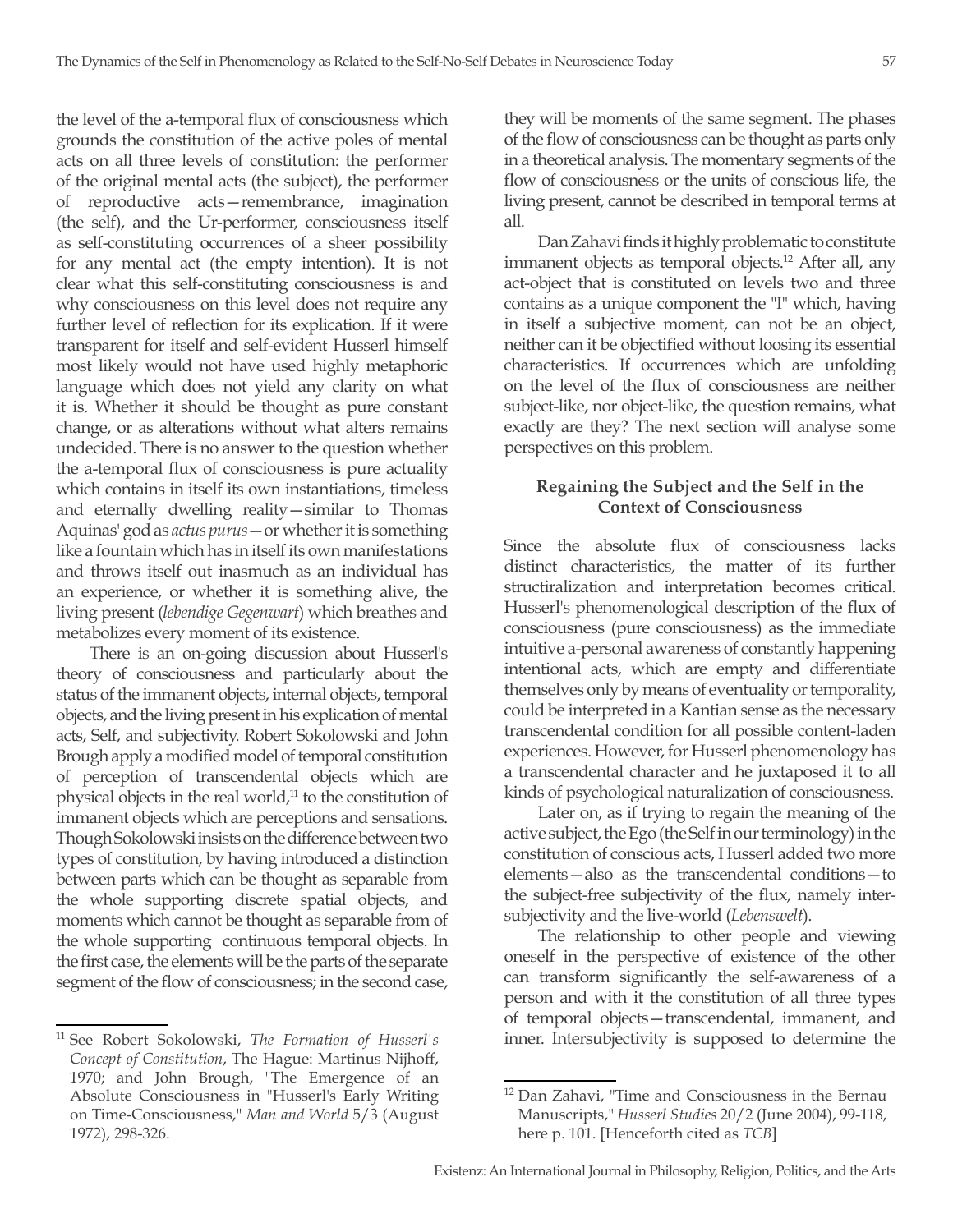areas where the constitution of the subject—as involved in experiences—is contingent on its relationship with other subjects who would provide conditions for the subjects' recognition as experiential and conscious Self. One can develop identity (to become oneself) in identifying oneself with the other, even in becoming the other. In other words, the subject, seen by Husserl as gained psychological, social, and cultural characteristics in relationship with other subjects, presented the different matrix for constitution of his own mental and cognitive acts. The entirely mono-logical constitution of objective, immanent, and inner objects in the context of time-consciousness became modulated. If the subject perceives the other as having autonomous reality irreducible to his, the one also perceives oneself as irreducible to the others and as an invariant in various counter-actions with the other. The inter-subjective other becomes a factor in developing awareness by the subject as a performer of mental and cognitive acts and increases the subject's potentials to become the Self.

The tendency of the subject to move in the direction of the Self is further reinforced by Husserl with the introduction of the *Lebenswelt*, the cultural world which is taken for granted, is not supposed to be suspended in *epoché*, and is experienced by the subjects together. The *Lebeswelt* can be interpreted as the result of a phenomenological self-correction of phenomenology. To reach immediate consciousness one does not need to isolate it from all concrete empirical circumstances, thus converting it into abstraction. On the contrary, consciousness itself is to be experienced as it is actually given. In the *Lebenswelt* the field of consciousness gets multi-faceted culturally and changes from a monological to a multi-logical occurrence. Even if we remain within Husserl's paradigm and think of individual *Lebenswelten*, sharing with others brings additional forms of awareness and materials for shaping one's identity. Interactivity in any form presents all kind challenges for the solitary monological Self and at the same time a very rich source of its development and integration. Precisely this direction is taken by many contemporary phenomenologists.

Following Husserl, consciousness is given nonthematically in psychic acts and traceable only in nonobjectifying reflections upon contents that are very difficult to formulate conceptually. Zahavi emphasizes that consciousness is intuitively given to a person's experience so that such person can be conscious or aware of perceiving, sensing, dreaming, etc., without any additional special "higher order of representation, internal monitoring, or introspection" (*TCB* 103). He calls this feature of consciousness "the first-personal givenness" of consciousness and builds on its basis more a complex Self's diachronic identity. It becomes shaped when one identifies oneself as the same performer of various psychological acts, recognizes oneself as the enduring and the same through the periods of time and endorses oneself with certain characteristics by developing the so called "narrative Self."13

In the analysis of Husserl's theory of consciousness we have pointed out four directions in which a subject loosing the self or transforming into Self can be constituted as: (1) the subject as a performer of mental and cognitive acts; (2) the subject as the result of ideation of the act (perception), various acts (perception and memory), and reflection upon those acts; (3) the subject as disappearing in subjectivity in the constitution of the flux of consciousness; (4) the Self gained through inter-subjectivity and within the *Lebenswelt* and acquired narrative in the process of self-identity. It turned out that phenomenology can offer ideas, insights, and methodological guiding for any scientific, sociological, or psychological study of consciousness. It provides the meaningful context for such notions as proto-self, minimal self, narrated self, invariant self, endured self, spontaneous self, lost self, split self, layered self. However, philosophically the most interesting and the most challenging approach to understand the self proceeds from the fact that, starting from the very early age, humans have the direct intuition of their own enduring and continuous selves, the most immediate awareness of themselves as distinct from the other humans, animals, and all other things in the world, and they sense other conscious beings similar to them. Paradoxically, humans appear to not need consciousness for being conscious of themselves. Even when humans develop highly sophisticated ways of attribution and predication to recognize, identify, and express themselves artistically the way they are and know themselves for themselves, this takes place in a direct, non-verbal, non-discursive, self-referential awareness of "I am I," "I am myself," or "me is me." In this way a human being is an inborn mystic; a human

<sup>13</sup> Dan Zahavi, "The Experiential Self: Objections and Clarifications," in *Self, No Self?: Perspectives from Analytical, Phenomenological, and Indian Traditions*, eds. Mark Siderits, Evan Thompson, and Dan Zahavi, New York: Oxford University Press 2010, pp. 56-78, here p. 60. [Henceforth cited as *ES*]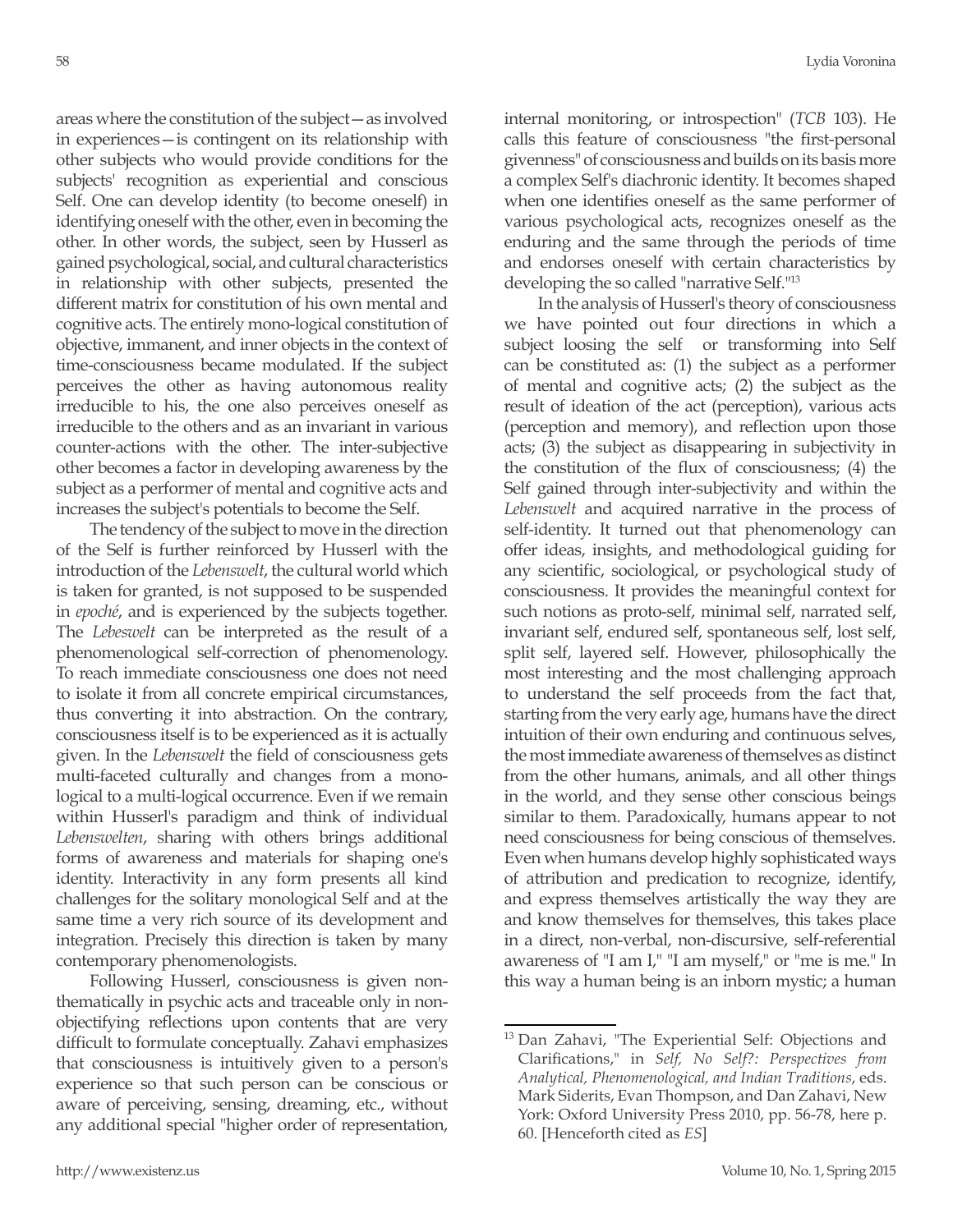being knows directly with the highest clarity and in the most obvious way what it means to be and to be oneself. This may very well be the source of the sense of reality which later becomes a criterion for all other realities a person encounters in life. Consciousness given as a self is the only phenomenon that can accomplish both reality and awareness of reality in a single instance of its own occurrence. Zahavi refers to the importance of the me-factor, mine, for-me-ness in his explication of consciousness. Different experiences have in common one thing: they all are characterized by the same fundamental first-person character: "conscious mental states are given in a distinct manner, with a distinct subjective presence, to the subject whose mental states they are, a way that in principle is unavailable to others" (*ES* 60). Studying the Self and myself, me and mine-ness from both reflective and non-reflective perspectives and not necessarily as the access code to pure consciousness is urgently needed and phenomenology offers many paths of research and analysis.

As I mentioned in the beginning of this essay, in studying consciousness one needs to be mindful of cases and situation when people claim losing their selves, losing themselves, feeling lost, feeling not themselves, or perceiving to live not their own lives. Moreover, when highly creative and talented people or religious believers reject their self or spontaneously lose it and talk about being driven in their creation by superior forces, muses, or gods it is should not be taken as a metaphor, but literally. Such experience can be the source of learning something important about the basic innate self-givennes or me-intuition, ways of developing self-awareness, and consciousness in general. What do people lose when they are deprived of the self willingly or forcefully? Is it dangerous? Is it a personality disorder, mental condition, deviation from the norm which should be treated with drugs and therapy as illness, or it is advantageous for a person in certain ways? The absence of self is as heuristic for consciousness as its presence and can be strongly articulated in positive terms because it might have impact on a person's self-awareness and behavior. Sometimes people manipulate with their selves; they turn them on and off on purpose, using alcohol or drugs for example, in order to withstand some overwhelmingly high emotional tide, difficult personal crisis, pain, inhumane treatment, loss, abuse, or humiliating living conditions. The point I am trying to make is that a person is constantly working on updating and developing one's narrative Self which is rather a

dynamic enduring diachronic system of multiple subselves which in the course of life or even in the course of the day can be transitional and relationship between them can be engaging, conflicting, and dramatic. Even in extreme cases of self-oblivion, self-denial, bypassing self, or dealing with consciousness without self—like in Buddhist meditative practice, which allows extinguishing the sense of self as illusionary and attaining the state of witness-consciousness leaving behind ownership-consciousness—experience of contemplation is needed to sustain the whole drama of reality related to a no-self mental state. A person cannot claim anything about it without experiencing it as a state; a person cannot experience an experience which is not one's own. Instead, the Self, given in a pre-reflective intuition and reflectively gained as the ideated same Self of various mental acts and the unity of diachronic experiences, functions as a guarantee against infinite regress in Husserl's self-constituting stream of consciousness.

For neuroscience the metaphysical concepts of Self, mental acts, experience, conscious and unconscious memories (retentions), self-identity, a narrated self can be instrumental in studying the process of storage and retrieval of information in human brain. Scientists can argue whether Husserl's notion of the primary memory, retention, defined as a spontaneous nonconscious modified preservation of the content of the actual perception in the next phase of perceptual experience when it is no longer taking place at the present moment, is applicable in description of changes which are occurring in a neurone when a person perceives something. But they are equipped with a hypothetical knowledge of many types of memory retention, memorization, recollection, memoir, and reminiscence—which are interwoven in human experiences and are differentiated on the basis of the degree of involvement of the Self.

The scope of the engagement of the Self becomes even more significant on the higher levels of complexity of human mental and intellectual activity when the brain seems acting spontaneously out from within itself as if being detached from both the Self and the Self's environment. One can observe this in any synthesizing, constructing activity of human intellect and behavior in imagining, fantasizing, inventing. The more Self mediates the content of experiences the more disguised it might look. Creativity in various fields might even generate a mythological upside down turn which portraits the brain as taking over a person and using